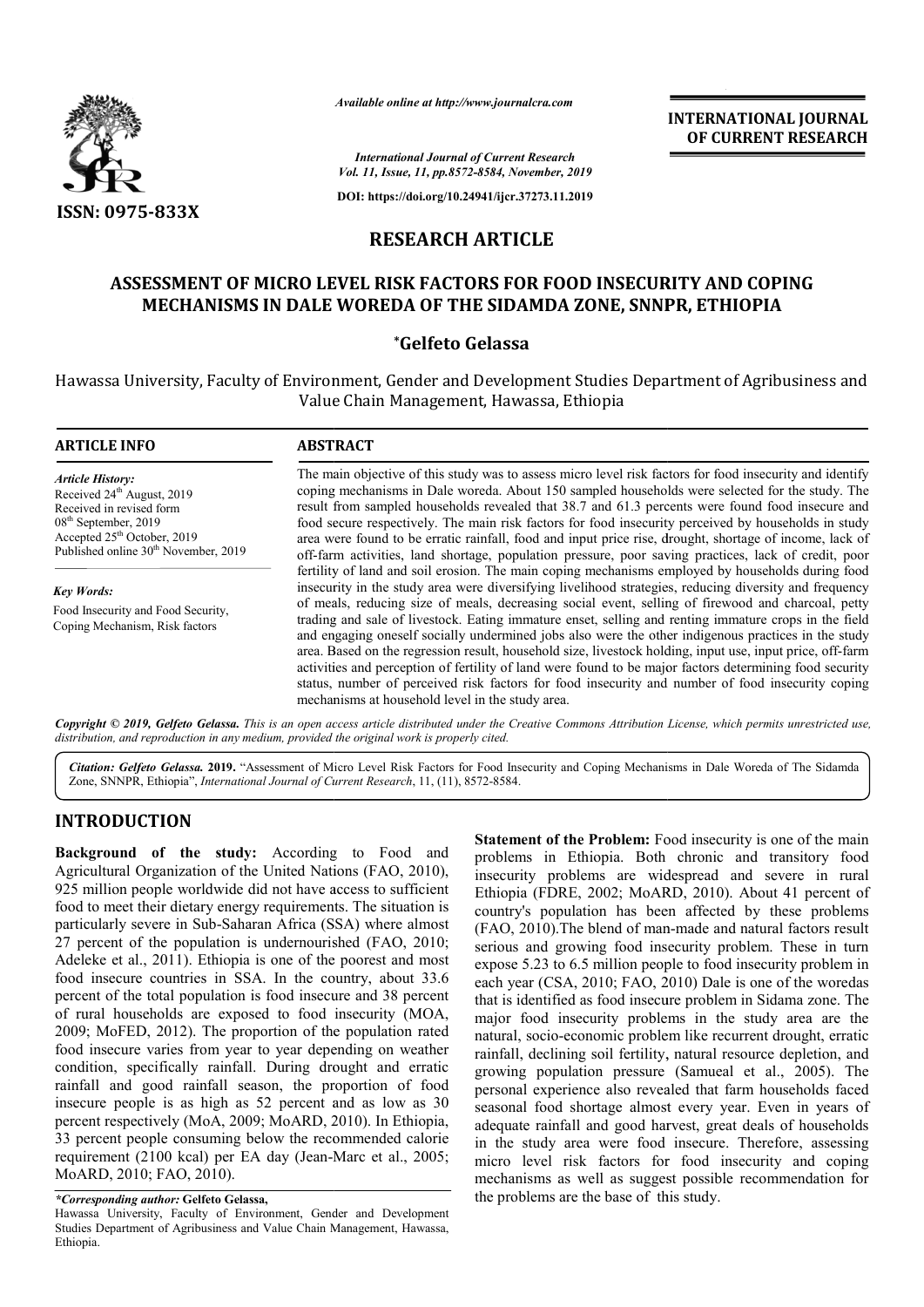**Objectives of the study:** The general objective of the study is to assess micro level risk factors for food insecurity and identify the coping mechanisms used by households in Dale wore a. The specific objectives of the study include:

- To assess households' level of food accessibility in the study area
- To identify the main socio-economic and demographic factors associated with food security status in the study area.
- To identify food insecurity coping mechanisms employed by the households
- To recommend suggestion and appropriate food security intervention options specific to the study area

**Research Questions:** Parallel to the objectives the following questions whose answers are believed to clarity facts to assessing of micro level risk factors for food insecurity and coping mechanisms.

- What is the level of household food accessibility at Dale woreda?
- What are the key socio- economic and demographic factors associated with food security at study area?
- How do households in Dale woreda cope with food insecurity?
- What are options for intervention of food security for Dale?

**Significance of the study:** This study is undertaken to assess the risk factors for household food insecurity and coping mechanisms at study area. The findings of this study can be helpful to development practitioners to acquire better knowledge to carry out food insecurity development interventions at the right time and place to decrease vulnerability and food insecurity situations of the dwellers in the study area. This study is undertaken to fill the source gap of literature review and reference materials for students and all those who pursue their studies in area of food insecurity. It also provides information for government and non- government organizations for better decision making in the area of food insecurity.

**Scope of the study:** The scope of the study is assessing micro level risk factors for household food insecurity and coping mechanisms involving both primary and secondary data from the year Megabit 2003 to Megabit 2004 E.C. This study is conducted in Sidama zone, Dale woreda in three kebeles among 12 woredas in the zone, which categorized in food insecurity problems. Attempting all the food insecure woredas of the Zone to include in this research, results the research complex, expensive and time and resource consuming. Thus, the study was confined to a specific area in the selected woreda.

## **LITERATURE REVIEW**

**Conceptualization of Food Security:** Food security as a concept originated in 1970's and since then it has been a topic of considerable attention. Since the 1980s, it has been recognized as the achievement of food security requires paying attention to both supply-side and demand-side variables. The concept of food security attained wider attention that shifted from global and national level to household and individual

levels. The World Food Summit 1996, defined food security as: "Food security exists when all people at all times, have physical and economic access to sufficient, safe and nutritious food to meet the dietary needs and food preferences for an active, healthy life" (FAO 1996). According to the refined definition, food security exists when all people, at all times, have physical, social, and economic access to sufficient, safe, and nutritious food that meets dietary needs and food preferences for an active and healthy life (FAO, 2002; FIVIMS, 2003).

**Household Food Security:** A household is usually defined as a group of people living together, even if not relatives of each other, who share food from the same pot and are answerable to the same household head (Bonfiglioli, 2007)**.** The initial concern of food security was on global, regional and national food supply or stocks in which food security was considered as the adequacy of food supply at these levels. Such conceptualization of food security focuses on aggregate supply of food but overlooks the micro-level food access. In other words, food security at a global or national level does not guarantee and ensure food security at a household or community level. That is, the attaining of a macro-level food sufficiency does not ensure the achievement of household level food production and investment in food production and storage (Debebe, 1995).

**Food Security Situations in Ethiopia:** In the last three decades, food production in Ethiopia has never been sufficient to enable the populations to be food secure. Accordingly, Ethiopian economy could not attain food security by supplying food at national and household level. For this reason food aid become important and turn out to be a common practice in the country to save millions of lives both in the emergency and development programs. Ethiopia consistently receives large amount of food aid. National grain supply/demand balances are domestic availability 17.11MT (opening stocks for EFSRA 290,000 tones & total production 16.82MT) and total utilization 18.27MT. Currently an estimated 6.5 million people will require emergency food assistance. This equates to a net food gap and requirement of 639,000 tones. This shows that the country has continues to depend on food imports, mainly on food aid (FAO, 2010; WFP, 2010).

**Household Coping Mechanisms:** Coping Mechanisms defined as mechanisms by which households or community members meet their relief and recovery needs, and adjust to future disaster-related risks by themselves without outside support. Households are not passive victims of food insecurity or drought.. The study by Dagnew (1993) revealed that household responses to food shortages can be examined as: production based-a self-insurance strategy which involves changing production patterns; market based-income changing production patterns; market based-income stabilization strategy including reducing consumption, diversifying secondary economic activities, depending on kin and friends support, borrowing, sales of small animals, selling family labor, rationing food consumption, eating wild foods, depending on relief food, and begging; and non-market basedsuch as depending on the use of different institutional and societal income transfer systems; asset disposal based-both productive and non-productive; and distress migration and family separation.

**Empirical Evidences on Determinants of Food Insecurity:**  A number of studies made use of various methodologies to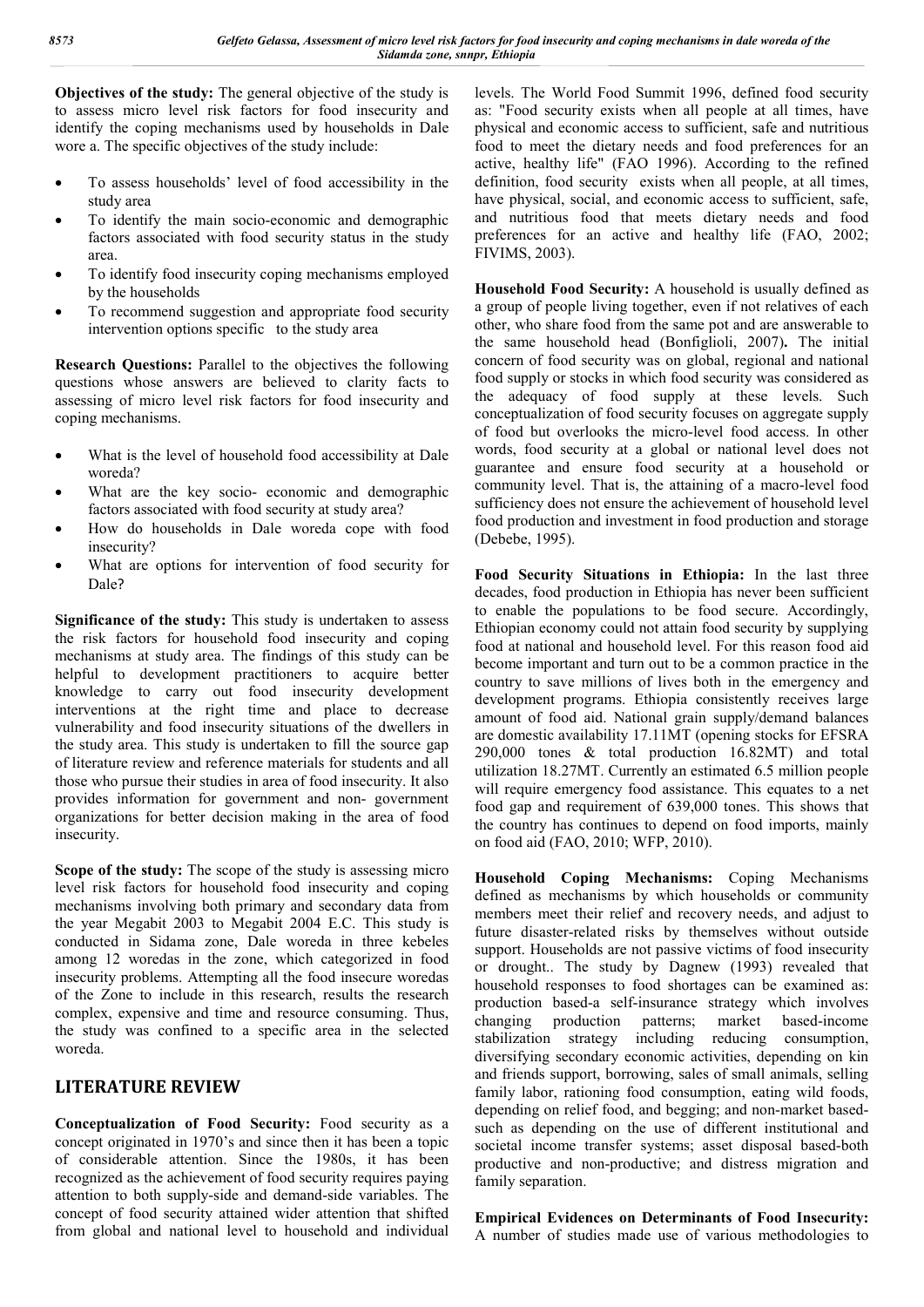identify determinants of household food insecurity and coping mechanisms in different parts of Ethiopia. A combination of factors has resulted in serious and growing problem of food insecurity in the country. The study conducted by Nigatu Regassa in Sidama zone documented that some demographic and socio-economic variable such as age of the household head, household size, educational status, land holding and access to main social service have associations with the number of coping strategies practiced by the food insecure households (Nigatu, 2011).

## **METHODOLOGY OF THE STUDY**

**Description of the study area:** Dale woreda is one of the 19 rural woredas and 2 city administrations found in Sidama zone of Southern Nations Nationalities and People Region (SNNPR). Dale woreda is located between 6°27'00" - 6° 51'00" N latitude and 38°00'00" -38°37'00"E longitude. The altitude ranges from 1650-2800 masl. The mean annual rainfall (1989-1998) at Awada Research sub-centre in Yirgalem is 1314 mm (IPMS, 2005). The woreda is divided into 36 rural kebele administrations and covers total areas of 28440 ha, at about 320 km south of Addis Ababa. According to CSA (2007), the population of the woreda is estimated as 229,363 of which women account for 49.3 percent and men account 50.7 percent of the population. The average land holding per family is 0.5 ha with average family size of 6. Polygamy is common in the Woreda.

**Data Sources:** Both primary and secondary data sources were used to conduct this study. The primary data were collected from sample households, FGD participants and key informants. Secondary data were collected from secondary sources including government line offices, websites (CSA), reports and journals. Tools like structured and semi structured questionnaire were used to collect the data from the field.

**Study Design:** The study was primarily based on the empirical assessment of micro level risk factors for food insecurity and coping mechanisms in study area. It employed cross-sectional survey to collect both qualitative and quantitative data.

**Sampling Design:** A multi-stage sampling procedure was used to select woreda, kebeles and eligible respondents. Dale woreda is purposively selected being one of the food insecure woreda in Sidama zone. Out of 36 kebele administrations in the woreda, based consultation of woreda experts 17 food insecure and 19 food secure kebeles were identified. The list of all food insecure kebeles from the woreda office of agriculture and rural development (WoARD) is used as sample frame to select study kebeles. Thus, based on the resource and time available, three kebeles were selected by using simple random sampling technique from food insecure kebeles. The desired sample size is determined by using Cochran 1977 method (see Appendix Illustration A). Accordingly, the total sample size of this study was 150 households. To determine the size of sample from each Kebele maintaining gender aggregation, probability proportional sampling (pps) methods was used (table 1). The list of households in each kebeles is used as sample frame and systematic random sampling technique was employed to select representative respondent from each Kebele.

**Data Types and Collection Methods:** Both quantitative and qualitative data were collected to assess micro level risk factors for food insecurity and coping mechanisms during the survey period. Structured questionnaires that designed for this purpose was focused at household level used to collect data from sampled households. To collect reliable data, appropriate questionnaire was developed with close consultations of experts, pre-tested on none respondents and amended before commencement of final survey.

**Method of Data Analysis and Presentation:** Upon completion of the data collection, data were analyzed using both quantitative and qualitative analytical methods. The computer software program known as Statistical Package for Social Sciences (SPSS) version 20 tool was used for both descriptive and inferential analysis. The quantitative data were analyzed using descriptive statistics (frequencies, percentages, means, and standard deviations), bi-variate (chi-square) using cross-tabulation and multivariate (multiple regressions). Data were presented using tables, charts and graphs. Qualitative data were analyzed through transcription and organization of the themes.

## **RESULTS AND DISCUSSION**

In this chapter, findings from descriptive statistics and inferential analyses are presented in detail.

**Socio-economic characteristics of the sampled households:**  The annual income which is other socio-economic variable also presented in this section. As revealed in table 1, the minimum and maximum annual income generated by the sampled households was Birr 1010.00 and 25,100.00 respectively. The mean and the standard deviation of annual income are birr 5784.83 and 5022.65 respectively. The annual income distribution of sampled households was follows: less than Birr 5,580 (62 %), between 5,580-13,368 (29.3 %) and above 13,368 (8.7 %). The main sources of annual income for sampled households are both on-farm and off-farm sources. An on-farm income source includes sale of livestock and their products and crop produce. Sampled households were also engaged themselves in off-farm income activities in order to support their subsistence life. The sources of the off-farm income in the study were found to be daily labor wage, petty trading, selling fire wood, selling local drinks, like 'areke', 'tella' and 'kineto'. Income distribution of respondents was described diagrammatically as follows: Information accessibility of household heads was also assessed in the survey data and the following results were found. 34 percent of sampled respondents have access to information through either listening radio or reading news paper and 66 percent have no access to information.

**Household food security status and calorie acquisition:**  In this study, calorie consumption per adult equivalent (AE) per day was used to measure whether a household is food secure or not. To obtain the actual calorie consumption by the household, the gross household food consumption for 7days was converted into kilocalories by using the conversion factor for each kilogram of food items consumed, and dividing the converted total kilocalories to 7days, which is the reference period. Then, this result was also divided to the number of AE in the household. Finally, kilocalories outcome consumed by AE per day was compared to the minimum recommended calorie intake (2100kcal) per AE per day. If the energy consumed per AE per day in the household is less than the recommended amount (2100kcal), then the household is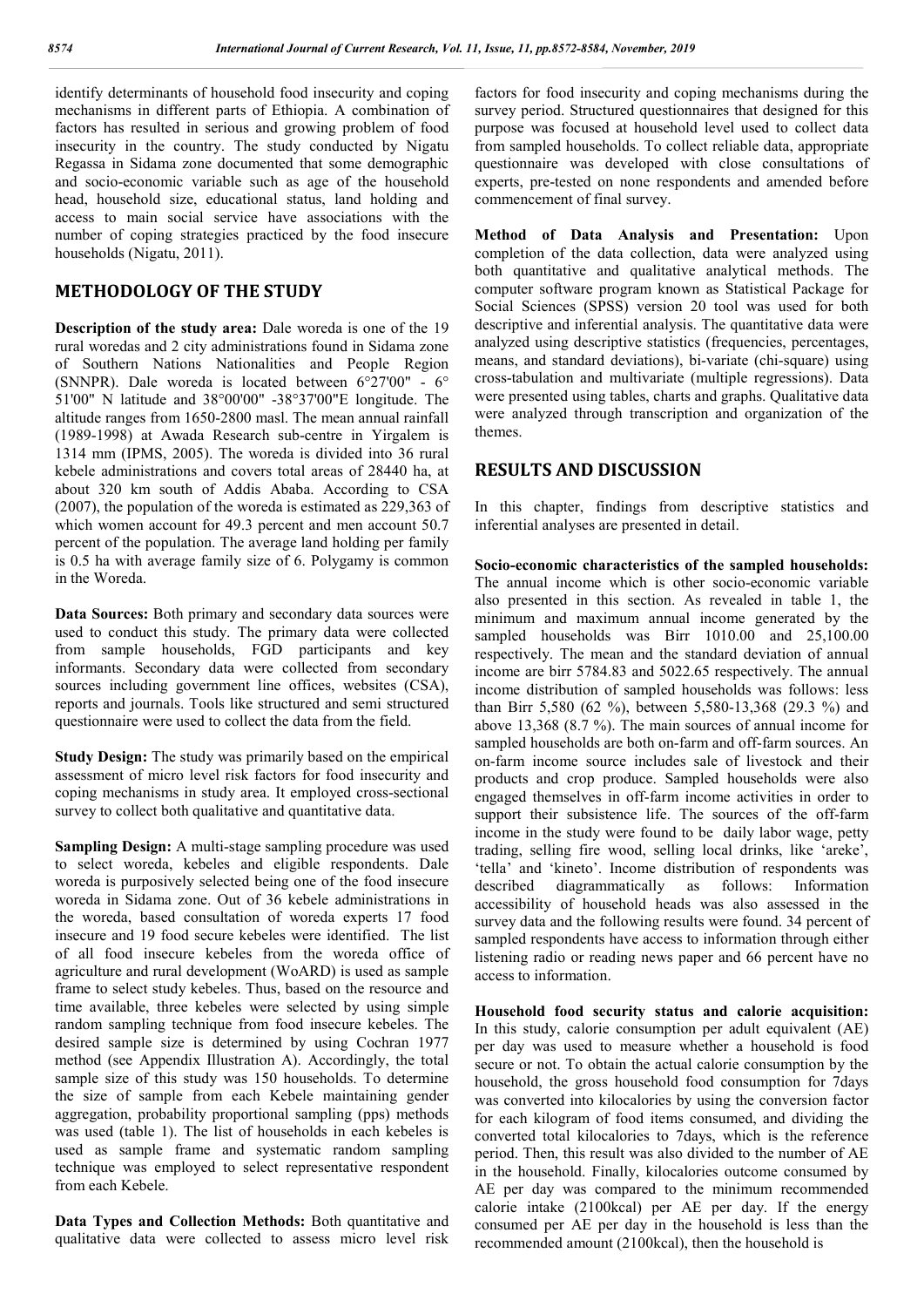| Productive<br>Dependent<br>Total<br>Protestant<br>Orthodox<br>Catholic<br>Muslim |                                                                                                                                                                                                                                                                                                                                                                                                                                 | 516<br>437<br>953<br>100<br>15                     | 54.1<br>45.9<br>100.0<br>66.8                                                                            |
|----------------------------------------------------------------------------------|---------------------------------------------------------------------------------------------------------------------------------------------------------------------------------------------------------------------------------------------------------------------------------------------------------------------------------------------------------------------------------------------------------------------------------|----------------------------------------------------|----------------------------------------------------------------------------------------------------------|
|                                                                                  |                                                                                                                                                                                                                                                                                                                                                                                                                                 |                                                    |                                                                                                          |
|                                                                                  |                                                                                                                                                                                                                                                                                                                                                                                                                                 |                                                    |                                                                                                          |
|                                                                                  |                                                                                                                                                                                                                                                                                                                                                                                                                                 |                                                    |                                                                                                          |
|                                                                                  |                                                                                                                                                                                                                                                                                                                                                                                                                                 |                                                    |                                                                                                          |
|                                                                                  |                                                                                                                                                                                                                                                                                                                                                                                                                                 |                                                    | 10.0                                                                                                     |
|                                                                                  |                                                                                                                                                                                                                                                                                                                                                                                                                                 | 3                                                  | 2.0                                                                                                      |
|                                                                                  |                                                                                                                                                                                                                                                                                                                                                                                                                                 | 4                                                  | 2.7                                                                                                      |
| Traditional                                                                      |                                                                                                                                                                                                                                                                                                                                                                                                                                 | 9                                                  | 6.0                                                                                                      |
| Others                                                                           |                                                                                                                                                                                                                                                                                                                                                                                                                                 | 19                                                 | 12.7                                                                                                     |
| Total                                                                            |                                                                                                                                                                                                                                                                                                                                                                                                                                 | 150                                                | 100.0                                                                                                    |
| Unable to read and write                                                         |                                                                                                                                                                                                                                                                                                                                                                                                                                 | 42                                                 | 28.0                                                                                                     |
|                                                                                  |                                                                                                                                                                                                                                                                                                                                                                                                                                 | 33                                                 | 22.0                                                                                                     |
|                                                                                  |                                                                                                                                                                                                                                                                                                                                                                                                                                 | 59                                                 | 39.3                                                                                                     |
|                                                                                  |                                                                                                                                                                                                                                                                                                                                                                                                                                 | 12                                                 | 8.0                                                                                                      |
|                                                                                  |                                                                                                                                                                                                                                                                                                                                                                                                                                 | $\overline{4}$                                     | 2.7                                                                                                      |
| Total                                                                            |                                                                                                                                                                                                                                                                                                                                                                                                                                 | 150                                                | 100.0                                                                                                    |
| Less than $0.25$                                                                 |                                                                                                                                                                                                                                                                                                                                                                                                                                 | 62                                                 | 41.3                                                                                                     |
| $0.25 - 0.50$                                                                    |                                                                                                                                                                                                                                                                                                                                                                                                                                 | 61                                                 | 40.7                                                                                                     |
|                                                                                  |                                                                                                                                                                                                                                                                                                                                                                                                                                 | 16                                                 | 10.7                                                                                                     |
|                                                                                  |                                                                                                                                                                                                                                                                                                                                                                                                                                 |                                                    | 6.0                                                                                                      |
|                                                                                  |                                                                                                                                                                                                                                                                                                                                                                                                                                 | $\overline{2}$                                     | 1.3                                                                                                      |
|                                                                                  |                                                                                                                                                                                                                                                                                                                                                                                                                                 |                                                    | 100.0                                                                                                    |
| Mean                                                                             |                                                                                                                                                                                                                                                                                                                                                                                                                                 |                                                    |                                                                                                          |
|                                                                                  |                                                                                                                                                                                                                                                                                                                                                                                                                                 |                                                    |                                                                                                          |
|                                                                                  |                                                                                                                                                                                                                                                                                                                                                                                                                                 |                                                    | 62.0                                                                                                     |
|                                                                                  |                                                                                                                                                                                                                                                                                                                                                                                                                                 |                                                    | 29.3                                                                                                     |
|                                                                                  |                                                                                                                                                                                                                                                                                                                                                                                                                                 |                                                    | 8.7                                                                                                      |
|                                                                                  |                                                                                                                                                                                                                                                                                                                                                                                                                                 |                                                    | 100.0                                                                                                    |
|                                                                                  |                                                                                                                                                                                                                                                                                                                                                                                                                                 |                                                    |                                                                                                          |
|                                                                                  |                                                                                                                                                                                                                                                                                                                                                                                                                                 |                                                    |                                                                                                          |
|                                                                                  |                                                                                                                                                                                                                                                                                                                                                                                                                                 |                                                    | 39.3                                                                                                     |
|                                                                                  |                                                                                                                                                                                                                                                                                                                                                                                                                                 |                                                    | 28.6                                                                                                     |
|                                                                                  |                                                                                                                                                                                                                                                                                                                                                                                                                                 |                                                    | 14.7                                                                                                     |
|                                                                                  |                                                                                                                                                                                                                                                                                                                                                                                                                                 |                                                    | 10.7                                                                                                     |
|                                                                                  |                                                                                                                                                                                                                                                                                                                                                                                                                                 |                                                    | 6.7                                                                                                      |
|                                                                                  |                                                                                                                                                                                                                                                                                                                                                                                                                                 |                                                    | 100.0                                                                                                    |
|                                                                                  |                                                                                                                                                                                                                                                                                                                                                                                                                                 |                                                    |                                                                                                          |
|                                                                                  |                                                                                                                                                                                                                                                                                                                                                                                                                                 |                                                    |                                                                                                          |
|                                                                                  | Primary $1st cycle(1-4)$<br>Primary $2nd$ cycle(5-8)<br>High school(9-10)<br>$0.51 - 1.00$<br>$1.01 - 1.50$<br>Above 1.5<br>Total<br><b>Standard Deviation</b><br>Less than 5,580<br>5,580-13,368<br>Above 13,368<br>Total<br>Mean<br><b>Standard Deviation</b><br>Less than 1<br>$1 - 2$<br>$2.01 - 3$<br>$3.01 - 4$<br>Above 4<br>Total<br>Mean<br><b>Standard Deviation</b><br>Source: Computed from own survey data (2012). | Preparatory(11-12) and above<br>5784.83<br>5022.65 | 9<br>150<br>0.500<br>0.370<br>93<br>44<br>13<br>150<br>59<br>43<br>22<br>16<br>10<br>150<br>2.17<br>1.25 |

#### **Table 1. Percentage distribution of respondents by selected socio-economic characteristics in Dale woreda, April 2012 (n=150).**

 *Source: Computed from own survey data (2012)*

#### **Table 2: Percentage distribution of households by food security status using in calorie acquisition in Dale woreda, April 2012 (n=150)**

| <b>Characteristics</b> | Percent | Mean    | Standard Deviation | Minimum | Maximum |
|------------------------|---------|---------|--------------------|---------|---------|
| Food Insecure          | 38.7    | 582.52  | 340.58             | 901     | 2075    |
| Food Secured           | 61.3    | 2754.84 | 500.77             | 2111    | 3994    |
| Total                  | 100     | 2302.68 | 724.78             | 901     | 3994    |

*Source: Computed from own survey data (2012)*

**Table 3: Percentage distribution of respondents of affirmative responses to the HHS items and the Level of household hunger during the past 4 weeks, in Dale woreda, April 2012 (n=150)**

| Item                                                                    | Percent |  |
|-------------------------------------------------------------------------|---------|--|
| Summary of respondents affirmative responses to HHS indicators          |         |  |
| No food to eat of any kind in your household due to lack of resources   | 40.7    |  |
| Go to sleep at night hungry due to not enough food                      | 27.3    |  |
| Go a whole day and night without eating any food due to not enough food | 16.7    |  |
| Summary of based on Household Hunger Scale Categories                   |         |  |
| Little to no household hunger                                           | 65.3    |  |
| Moderate household hunger                                               | 28.0    |  |
| Severe household hunger                                                 | 6.7     |  |
| Total                                                                   | 100.0   |  |

*Source: Computed from own survey data (2012)*

categorized as food insecure, otherwise, as food secure (Hoddinnott, 2002). The result presented in Table 2 revealed that the study area could be regarded as comparatively food secured given the fact that 61.3 percent of the sample households were able to meet 2,100 kilo calorie per AE per day. The remaining 38.7 percent do not meet the minimum

kcal requirement. 901 kcal and 2075 kcal is the minimum and maximum amount of energy consumed by food insecure households respectively. On the contrary, the minimum amount of energy consumed by food secure households is 2111 kcal and the maximum is 3994 kcal. As a whole, it was found that the total mean energy consumed by respondents is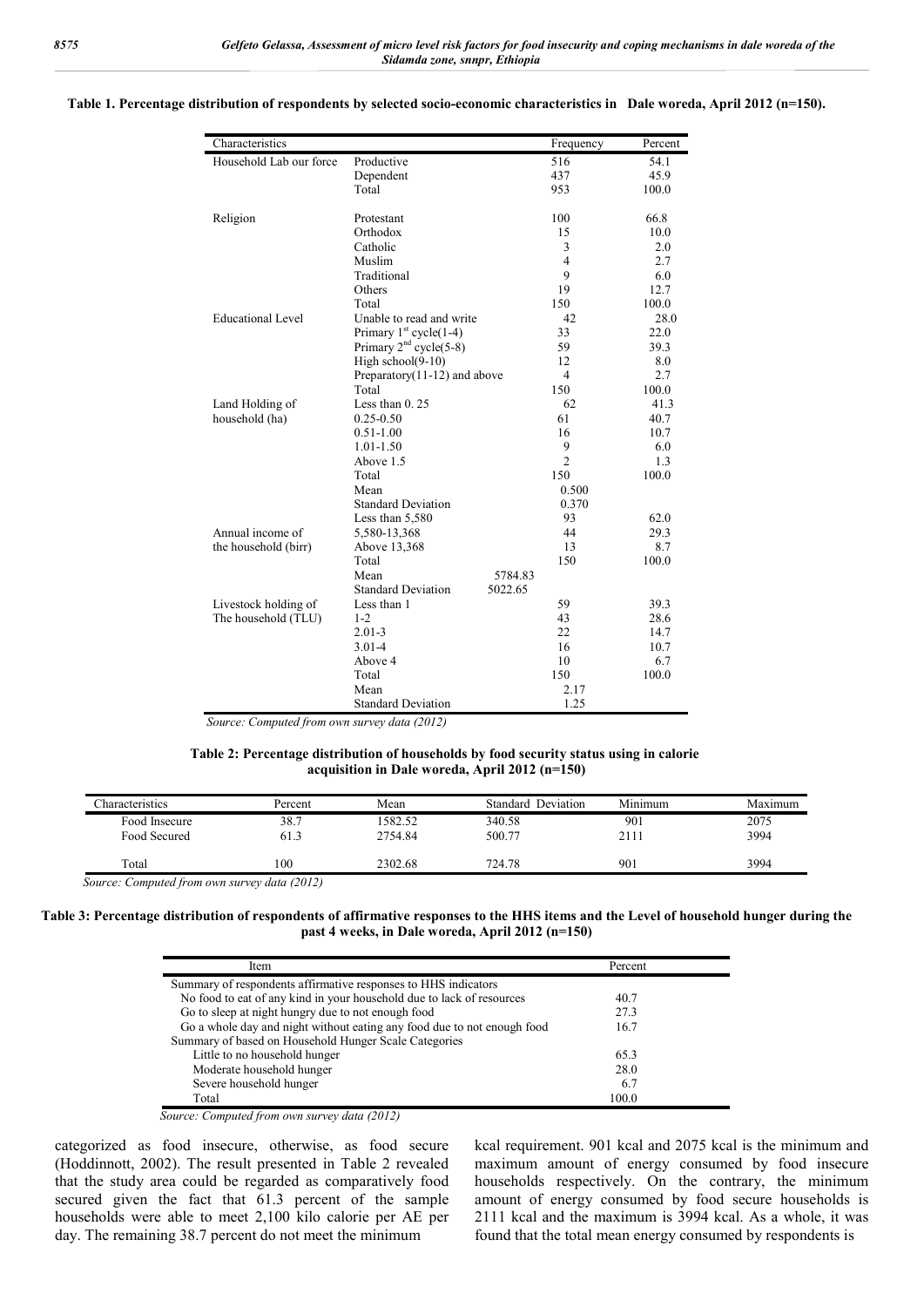| Characteristics                            | Percent |
|--------------------------------------------|---------|
| Poor soil fertility perception             | 48.7    |
| Erratic rain fall                          | 92.0    |
| Land shortage                              | 61.3    |
| Lack of access inputs                      | 5.3     |
| Insect or pest infestation & crop diseases | 20.0    |
| Shortage of income                         | 63.3    |
| Animal diseases                            | 6.7     |
| Drought                                    | 72.7    |
| Soil erosion                               | 28.0    |
| Population pressure                        | 60.0    |
| Limited access to extension services       | 8.7     |
| Lack of credit                             | 40.7    |
| Lack of information                        | 66.0    |
| Lack of off-farm/non-farm activities       | 63.3    |
| Poor saving practices                      | 58.0    |
| Food Price rises                           | 95.3    |
| Lack of health                             | 24.0    |
| Unexpected crop failure                    | 26.0    |
| Input Price rises                          | 86.0    |
| Fragmentation of land                      | 9.3     |

**Table 4.Percentage distribution of respondents' perception of risk factors for food insecurity in Dale woreda, April 2012 (n=150)**

*Source: Computed from own survey data (2012)*

### **Table 5. Percentage distribution respondents by reported food insecurity coping mechanisms Dale woreda, April 2012 (n=150)**

| Characteristics                           | Percent |  |
|-------------------------------------------|---------|--|
| Sale of livestock                         | 27.3    |  |
| Borrowing grains or cash from relatives   | 24.0    |  |
| Reducing diversity and frequency of meals | 75.3    |  |
| Reducing size of meals                    | 56.7    |  |
| Selling of firewood and charcoal          | 30.0    |  |
| Begging food                              | 6.7     |  |
| Decreasing social event(wedding)          | 91.3    |  |
| Diversifying livelihood strategies        | 93.3    |  |
| Selling labor in town/wage labour         | 24.0    |  |
| Withdrawing children from school          | 11.3    |  |
| Seasonal migration                        | 19.3    |  |
| Petty trading                             | 25.0    |  |
| Selling of home utensil                   | 3.3     |  |
| Sending children as servant               | 8.7     |  |
| Eaingt Enset residue                      | 16.0    |  |
| Eating immature enset                     | 58.7    |  |

*Source: Computed from own survey data (2012)* 

#### **Table 6. Association of sampled household food security status by selected demographic variables in Dale woreda, April 2012.**

| Variables             |               | Food Insecure $(n=58)$ | Food Secured (n=92) | Total<br>$(n=150)$ | Chi-square $(\gamma 2)$ &P-Value (P) |
|-----------------------|---------------|------------------------|---------------------|--------------------|--------------------------------------|
|                       |               | Percent                | Percent             | Percent            |                                      |
| Sex of Headship       | Female Headed | 4.7                    | 2.7                 | 7.3                |                                      |
|                       | Male Headed   | 34.0                   | 58.7                | 92.7               | $\gamma$ 2=3.121                     |
|                       | Total         | 38.7                   | 61.3                | 100.0              | $P=0.077*$                           |
|                       | $21-35$ yrs   | 14.0                   | 30.0                | 44.0               |                                      |
|                       | $36-50$ yrs   | 13.3                   | 16.7                | 30.0               | $\gamma$ 2 = 5.105                   |
| Age of Household      | $51-64$ yrs   | 6.0                    | 4.0                 | 10.0               |                                      |
|                       | Above 64yrs   | 5.3                    | 10.7                | 16.0               | $P=0.164$                            |
|                       | Total         | 38.7                   | 61.3                | 100.0              |                                      |
|                       | $0 - 3$       | 2.7                    | 4.7                 | 7.3                |                                      |
| Household Size        | $4 - 6$       | 14.0                   | 35.3                | 49.4               | $\gamma$ 2 = 7.342                   |
|                       | Above 6       | 22.0                   | 21.3                | 43.3               |                                      |
|                       | Total         | 38.7                   | 61.3                | 100.0              | $P=0.025**$                          |
|                       | Single        | 1.3                    | 1.3                 | 2.7                | $\gamma$ 2 = 1.855                   |
| <b>Marital Status</b> | Married       | 34.0                   | 56.0                | 90.0               |                                      |
|                       | Divorced      | 0.7                    |                     | 0.7                | $P=0.603$                            |
|                       | Widowed       | 2.7                    | 4.0                 | 6.6                |                                      |
|                       | Total         | 38.7                   | 61.3                | 100.0              |                                      |
|                       | Polygamous    | 8.0                    | 10.0                | 18.0               |                                      |
| Marital form          | Monogamous    | 30.7                   | 51.3                | 82.0               | $\chi$ 2 = 0.463                     |
|                       | Total         | 38.7                   | 61.3                | 100.0              | $P=0.496$                            |

 *\*\* And \* significant at 5 and 10percent respectively. Source: Computed from own survey data (2012)*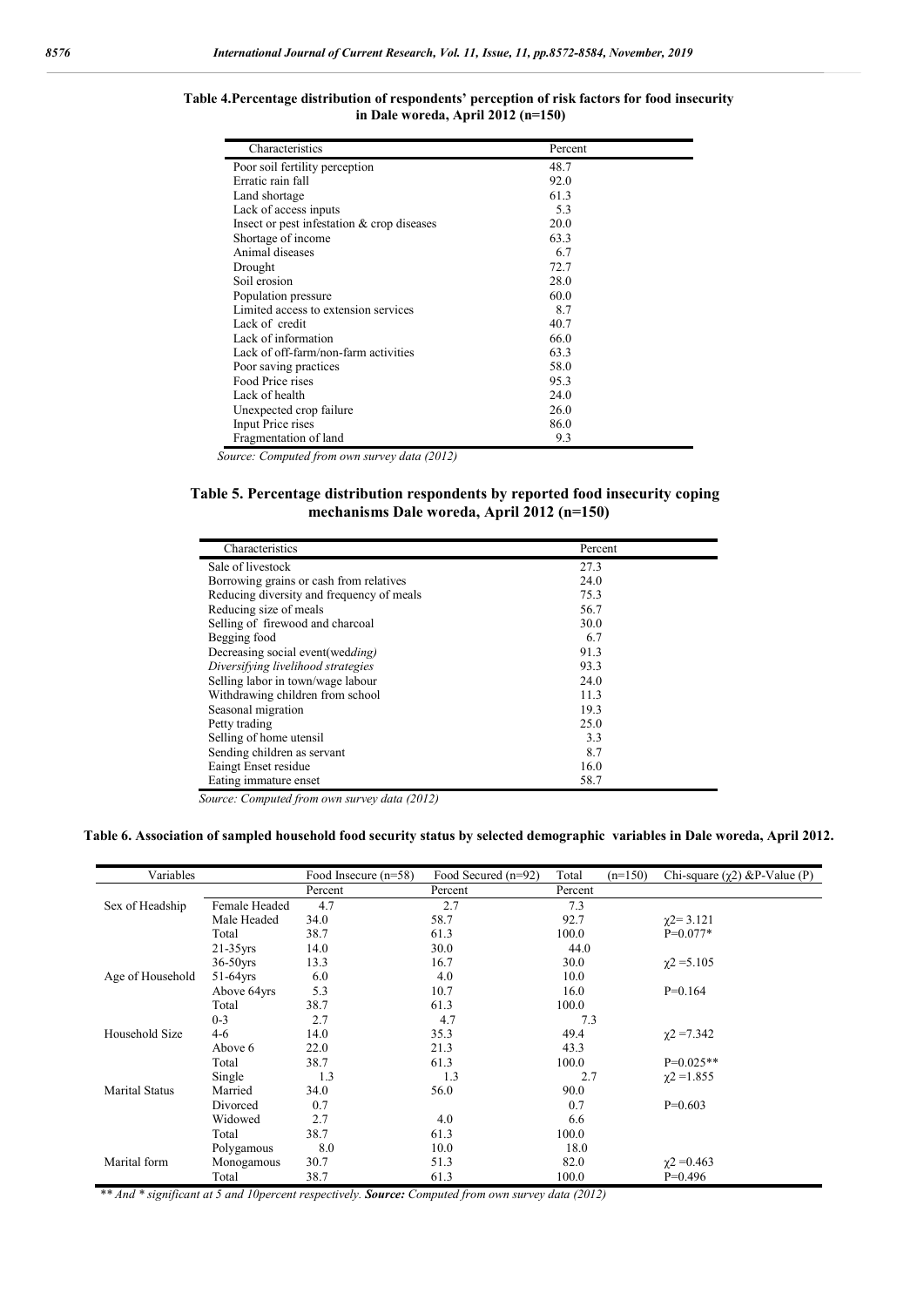| Variables  |                                    | Food Insecure | $(n=58)$<br>Food Secured $(n=92)$ | Total $(n=150)$ | Chi-square $(\gamma 2)$ & P-Value |
|------------|------------------------------------|---------------|-----------------------------------|-----------------|-----------------------------------|
|            |                                    | Percent       | Percent                           | Percent         |                                   |
| Religion   | Protestant                         | 25.3          | 41.3                              | 66.8            |                                   |
|            | Orthodox                           | 4.0           | 6.0                               | 10.0            |                                   |
|            | Catholic                           | 1.3           | 0.7                               | 2.0             | $\chi$ 2 = 5.534                  |
|            | Muslim                             | 0.7           | 2.0                               | 2.7             |                                   |
|            | Traditional                        | 4.0           | 2.0                               | 6.0             |                                   |
|            | Others                             | 3.3           | 9.3                               | 12.7            | $P=0.354$                         |
|            | Total                              | 38.7          | 61.3                              | 100.0           |                                   |
|            | Unable to read and write           | 18.0          | 10.0                              | 28.0            |                                   |
|            | Primary $1^{\text{st}}$ cycle(1-4) | 7.3           | 14.7                              | 22.0            | $\gamma$ 2 = 18.646               |
| Education  | Primary $2nd cycle(5-8)$           | 12.0          | 27.3                              | 39.3            |                                   |
| Background | High school $(9-10)$               | 1.3           | 6.7                               | 8.0             |                                   |
|            | Preparatory(11-12)<br>and          |               |                                   |                 | $P=0.001***$                      |
|            | above                              |               | 2.7                               | 2.7             |                                   |
|            | Total                              | 38.7          | 61.3                              | 100.0           |                                   |

## **Table 7. Association of food security status with social characteristics of household in Dale woreda, April 2012.**

*\*\*\* Significant at 1percent. Source: Computed from own survey data (2012)*

### **Table 8. Association of food security status by selected economic variables in Dale woreda, April 2012**

| Variables         |                    | Food Insecure $(n=58)$ | Food Secured (n=92) | Total $(n=150)$ | Chi-square                |
|-------------------|--------------------|------------------------|---------------------|-----------------|---------------------------|
|                   |                    | Percent                | Percent             | Percent         | $(\gamma 2)$ & P-Value(P) |
|                   | Less than 0. 25ha  | 17.3                   | 24                  | 41.3            |                           |
| Land Holding      | $0.25 - 0.50$ ha   | 16.7                   | 24                  | 40.7            | $\chi$ 2 = 3.076          |
|                   | $0.51 - 1.00$ ha   | 3.3                    | 7.3                 | 10.7            |                           |
|                   | $1.01 - 1.50$ ha   | 1.3                    | 4.7                 | 6.0             | $P=0.545$                 |
|                   | Above 1.5ha        |                        | 1.3                 | 1.3             |                           |
|                   | Total              | 38.7                   | 61.3                | 100.0           |                           |
|                   | Less than 5580birr | 34.0                   | 28.0                | 62.0            | $\chi$ 2 = 28.061         |
| Annual Income     | 5580-13368birr     | 4.7                    | 24.7                | 29.3            |                           |
|                   | Above 13368birr    |                        | 8.7                 | 8.7             | $P=0.000***$              |
|                   | Total              | 38.7                   | 61.3                | 100.0           |                           |
|                   | Less than 1TLU     | 22.0                   | 17.3                | 39.3            | $\gamma$ 2 = 35.905       |
| Livestock         | $1-2TLU$           | 15.3                   | 13.3                | 28.6            |                           |
| Ownership         | 2.01-3TLU          | 1.3                    | 13.3                | 14.7            |                           |
|                   | 3.01-4TLU          |                        | 10.7                | 10.7            | $P=0.000***$              |
|                   | Above 4TLU         |                        | 6.7                 | 6.7             |                           |
|                   | Total              | 38.7                   | 61.3                | 100.0           |                           |
| Off-farm          | Participated       | 4.7                    | 34.0                | 38.7            | $\chi$ 2 = 28.208         |
| activities        | Not participated   | 34.0                   | 27.3                | 61.3            | $P=0.000***$              |
|                   | Total              | 38.7                   | 61.3                | 100.0           |                           |
|                   | Fertile            | 8.3                    | 21.0                | 29.3            |                           |
| Soil<br>fertility | Not fertile        | 30.4                   | 40.3                | 70.7            | $\chi$ 2=14.121           |
|                   | Total              | 38.7                   | 61.3                | 100.0           |                           |
| perception        |                    |                        |                     |                 | $P=0.001***$              |

 *Source: Computed from own survey data (2012) \*\*\* Significant at 1percent*

#### **Table 9. Association between sampled household food security status and institutional Variables in Dale woreda, April 2012.**

| Variables                   |                  | Food In secured $(n=58)$ | Food Secured (n=92) | Total<br>$(n=150)$ | Chi-square( $\chi$ 2) & P-Value(P) |
|-----------------------------|------------------|--------------------------|---------------------|--------------------|------------------------------------|
|                             |                  | Percent                  | Percent             | Percent            |                                    |
| Credit Access               | <b>Users</b>     | 10.7                     | 10.7                | 21.3               | $\gamma$ 2 = 2.203                 |
|                             | Not Users        | 28                       | 50.7                | 78.7               |                                    |
|                             | Total            | 38.7                     | 61.3                | 100.0              | $P=0.138$                          |
| Inputs Use                  | <b>Users</b>     | 7.3                      | 46.7                | 54.0               | $\gamma$ 2 = 46.727                |
|                             | Not Users        | 31.4                     | 14.7                | 46.0               |                                    |
|                             | Total            | 38.7                     | 61.3                | 100.0              | $P=0.000***$                       |
| Safety<br>Net<br>Productive | Participated     | 10                       | 9.3                 | 19.3               | $\chi$ 2 = 2.585                   |
| Program(PSNP)               | Not participated | 28.7                     | 52                  | 80.7               |                                    |
|                             | Total            | 38.7                     | 61.3                | 100.0              | $P=0.108$                          |
| <b>Inputs Price</b>         | Yes              | 37.3                     | 48.7                | 86.0               | $\chi$ 2 = 8.745                   |
|                             | N <sub>o</sub>   | 1.3                      | 12.7                | 14.0               |                                    |
|                             | Total            | 38.7                     | 61.3                | 100.0              | $P=0.003***$                       |

*\*\*\* is significant at 1percent. Source: Computed from own survey data (2012)*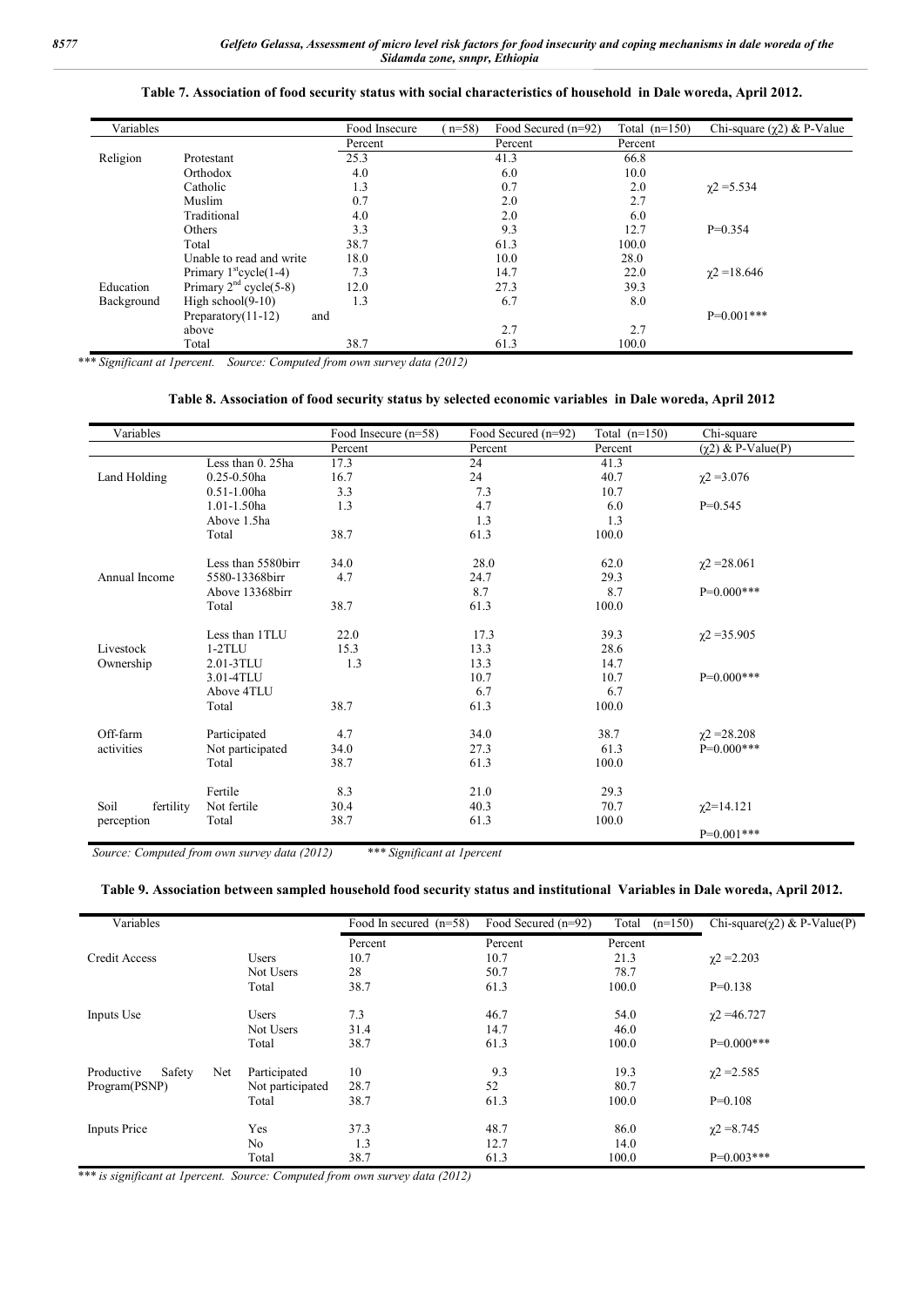

*Source: Computed from own survey data (2012)*

**Figure 1. Percentage distribution of by respondents' annual income**



*Source: Computed from own survey data (2012)*

**Figure 2. Percentage distribution of respondents who face food insecurity**



*Source: Computed from own survey data (2012)*

**Figure 3. The relationship between food security status and coping mechanisms**



 *Source: Computed from own survey data (2012)*

**Figure: 4 The association between food security status and livestock holding**

2302.68 kcal with the standard deviation of 724.78. Mean energy for food insecure and food secure households is 1582.52 kcal and2754.84 kcal respectively. The standard deviation for food insecure was 340.38 kcal and that of food secured was 500.77 kcal. Table 3 describes the frequency of inadequate household food access and household hunger scale of respondents in the study area. The Household Hunger Scale (HHS) is used to assign households along a range of severity in food access from no hunger to severe household hunger. The three food insecurity questions in the HHS were used to examine the distribution of the households' food inaccessibility. As can be seen in Table 5, the questions follow a progression that begins with no food to eat of any kind in your household due to lack of resources followed by go to sleep at night hungry due to not enough food and finally Go a whole day and night without eating any food due to not enough food during the previous 4 weeks (Ballard et al., 2011).According to the finding of this result, 40.7 per cent of the respondents have 'no food to eat of any kind in their house because of lack of resources to get food. Likewise, 27.3 percent reported that they went to sleep at night hungry because of not enough food and the remaining 16.6 percent went a whole day and night without eating anything because of lack of enough food. The household hunger scale measure of this study also indicated that 6.7 percent of respondents under study area were under severe household hunger, 28.0 percent under moderate household hunger and 65.3 percent under little to no household hunger.

*Household food insecurity seasons in a year:* The HHS is also used to assess the change in the household food insecurity situation between years, or to measure the impact of an intervention, it is important to administer the HHS at the same time of the year. When using the scale to measure the prevalence of food deprivation or for establishing a baseline prevalence estimate, it is advisable to administer the HHS during or directly after the worst of the lean season, as this is when the greatest number of households is expected to be affected by food insecurity. The HHS is highly relevant in the current global environment and can facilitate improved geographic targeting of food insecurity interventions and monitoring and evaluation of food security policies and programs. More broadly speaking, the HHS can help to advance evidence-based research to improve food insecurity and household hunger globally while also strengthening the ability of governments and international and national agencies to advocate for policies and programs to prevent and address household hunger (Deitchler et al., 2010).

The sampled respondents in the study area were identified critical food insecurity seasons in a year. The survey showed that sampled households' food insecurity during months of March, April and May seriously and months of June, July and August moderately in a year. Accordingly, 59 percent of respondents replied that they do not face any food insecurity month problem in a year. 11 percent of respondents respond that they face food deficit for less than two months in a year. 25 percent of respondents replied that they face food deficit 2 to 4 months within a year. Only 5 percent respond that they face food insecurity from 5 to 8 months in a year. Focus group discussants were also confirmed the same food insecurity months. Moreover, the discussants also explained that food insecurity was faced in these months- mainly due to poor saving practices during harvested period and lack of awareness to reserve the surplus food produced.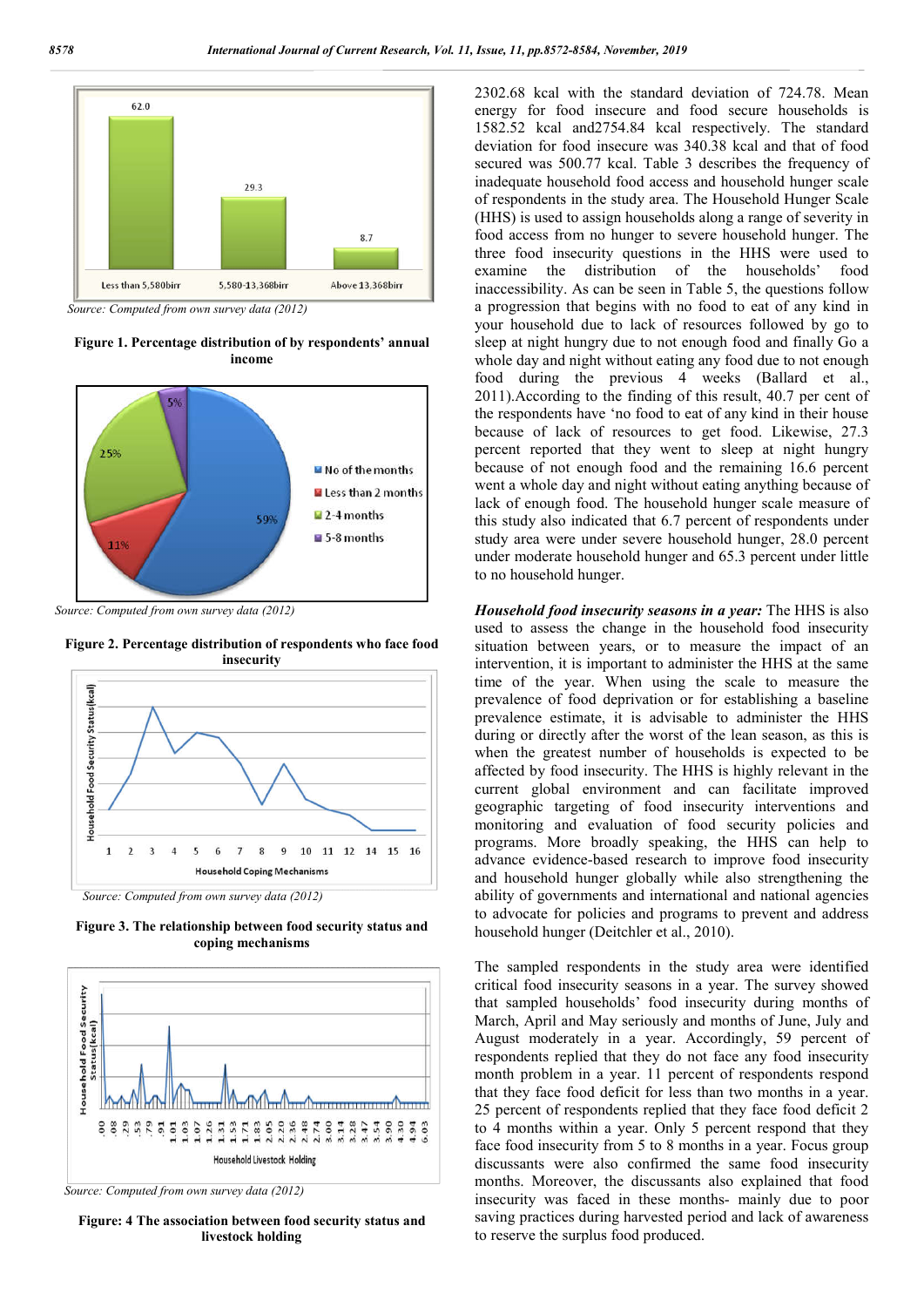**Respondents' Perception of Risk Factors for Food Insecurity:** The frequency of perceived risk factors varied from one household to other. The characteristics of perceived risk factors for food insecurity stated on table 4 were based on the report of respondents. Each character was independently present in terms of percentage. Accordingly, about 95.3 percent respondents reported that food price rises were the most common (frequent) perceived risk factors for food insecurity. The common perceived risk factors for food insecurity distribution reported by sampled households also were as follows: erratic rainfall (92.0%), input price rises (86%), drought (72.7%), both shortage of income and lack of off-farm activities (63.3%), land shortage (61.3%), population pressure (60.0%), poor saving practices (58.0%) and poor soil fertility perception (48.7%).

Others which have less frequent perceived risk factors for HH food insecurity are also presented on table 4. Focus group discussants also confirmed that every household who have relatively less plot of land exposes to food insecurity challenges due to less production in one side and not using of full extension package and diversification on the other hand. Infertility of land due to lack of crop rotation and lack of fallow land, and input price escalation as it was added by focus group discussion. Added to these, the poor management of their cash crop (coffee) management system in their area was another aggravating risk factor for food insecurity in study area as was briefed by focus group discussants. In this regard, the poor coffee seedling management together with budding practice made them to be food insecure. The social and cultural issues are not undermined in the course of dealing with food insecurity in the study area. For instance, risk factors related with, polygamous types of marriages increasing the population pressure in both household and in community and worsening the production of unproductive age group with competition of food sources rather production accordingly to focus group discussants. Similarly, cultural events like transferring huge amount of money for female family (locally called '*miine')* to get married were other risk factors. These situations force them even to rent and sell their land because of such cultural factors which leads to household food insecurity.

**Type of Coping Mechanisms:** In this section, household food insecurity coping mechanisms employed by sampled households in study area to mitigate food insecurity was presented. Sample households used different types of coping mechanisms depending on their level of capacity when they faced food insecurity. The average number of coping mechanisms employed by household was 6.0 with the standard deviation of 3.07. As the result, almost all those who employ more than seven numbers of coping mechanisms were found to be food insecure. This study indicates that the higher the number of different coping mechanisms, the higher the rate of food insecurity. The characteristics of coping mechanisms stated on table 5 were based on the report of respondents. Each character was independently present in terms of percentage. Hence, each percent presented in the table revealed the amount that households used as coping mechanisms. Accordingly, households frequently employed coping mechanisms in study area were as follows: diversifying livelihoods strategies (93.3%), decreasing social events (91.3%), reducing diversity and frequency of meals (75.3%) and reducing size of meals (56.7 %). Likewise, sampled households also employed indigenous coping mechanisms like: eating immature 'enset' (58.7 %), eating 'enset' residue (16 %), and sending children as servant (8.7 %). The others coping mechanisms were less frequently employed by households mentioned on table 7. During focus group discussants also confirmed that selling and renting immature crops in the farming fields, selling their own labor share arrangements to others, sending wives to serve in others better-off houses to receive daily consumption food items, engaging oneself socially undermined jobs like stone splitting, collecting crop residue from the crop field as indigenous risk minimizing mechanisms. The following figure is depicts that the relationship between household food security status and coping mechanisms.

**Association between Socio-Economic, Demographic and Institutional Variables and Food Security Status:** The association between household food security status and determinants which affect the response variables are described below. Eleven variables (sex, household size, educational level, land holding, livestock holding, annual income, input use, input prices, off-farm activities, access of credit and soil fertility perception) were associated with household food security status. These selected factors were expected to determine inadequate household food access and coping mechanisms. The association was presented on tables 6, 7, 8 and 9.

**Association between demographic variables and food security status:** Bivariate results of the demographic variables presented in Table 8, which have association with food security status are: sex, age, household size, educational level, marital status and marital form of the household head. In this study, 7.3 percent are female and 92.7 percent are male headed. As table 8 revealed, the proportion of food secured female household heads varied from food secure male headed. Out of 61.3 percent food secured sampled household heads, 2.7 percent are female and 58.7 percent are male. This indicates that variation is attributed because of the headship is biased to male. Out of 7.3 percent female household heads, 4.7 percent was found to be food insecure while only 2.7 percent was food secured. On the other hand, out of 92.7 percent male household heads, 34.0 percent was food insecure and the rest 58.7 percent was found to be food secured.

This is due to the fact that the female household heads have limited access to livelihood assets like land, education, saving, labor force, livestock and credit services. This result shows that male household head are more food secured as compared to secured female headed. In general, the result showed that the female headed sampled households were found to be more food insecure than male headed. Focus group discussion participants also confirmed that female headed households were more food insecure as compared to male household headed, it might be due to less labour force because of cultural barriers that discourage their participation in farming activities. As it can be seen in table 6, as age groups ascends from 21 to 64 and above 64, the responses of food insecure household decreases. This indicates that households obtain experience and knowledge through devoting their time on farm activities were less food insecure. As showed in table 8, out of 38.7 percent food insecure households, large number of food insecure household heads fall under the age range of 21- 50(27.4 %) while the remaining smaller number fall under age ranges between 51-64 and above 64(11.3 %). The variability in age of household heads in the study area affects food security status at household level. However, the chi-square test shows this is not association between food security status and age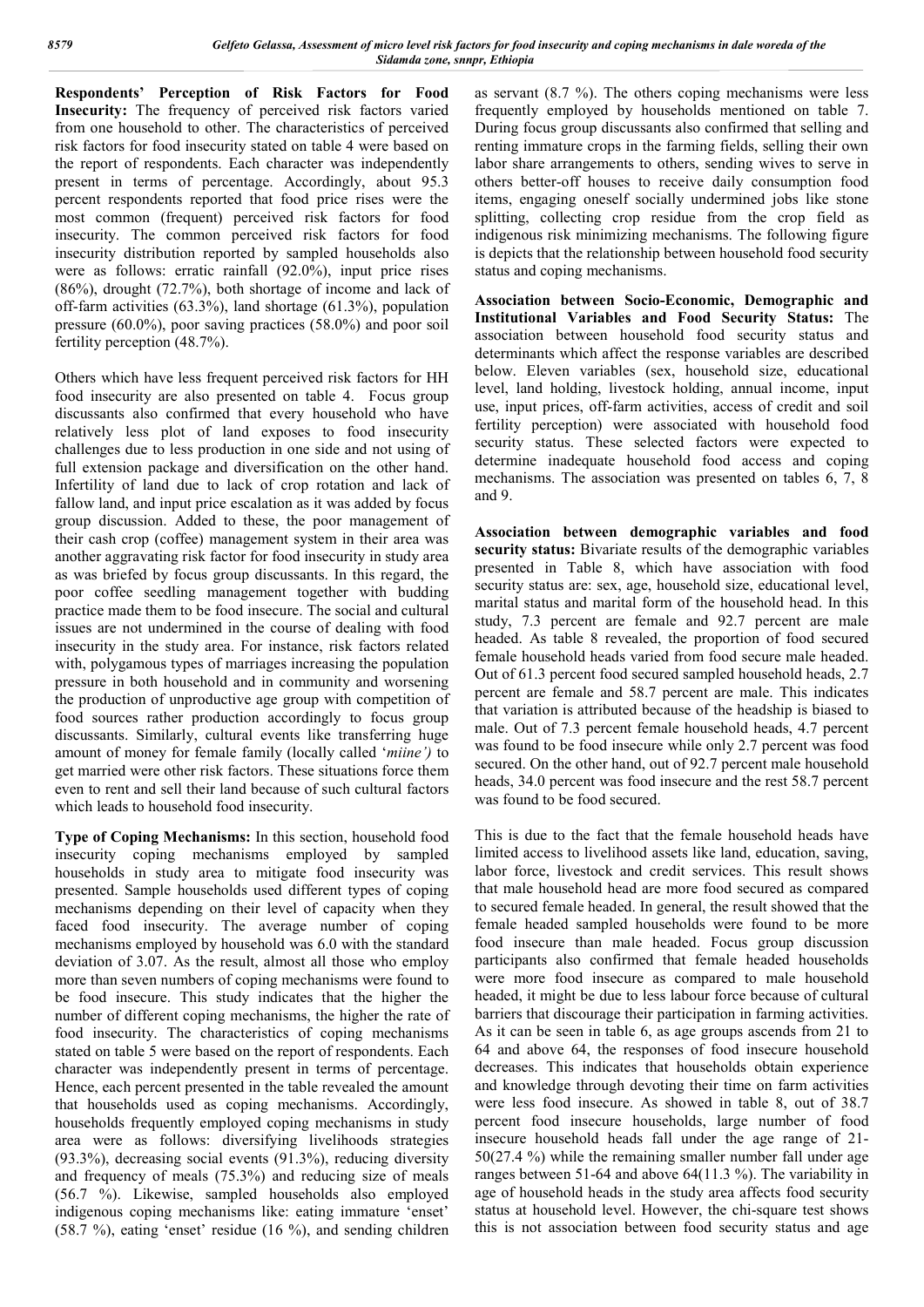category. As revealed in table 8, out of 38.7 percent food insecure households, above 6 household sizes constitutes 22 percent, having between 4-6 household size accounts 14 percent and the remaining 2.7 percent have 0-3 household sizes. Figure below indicates the effects of the household size on food security status. Education is one of the important variables which increase households' food production through promoting technological inputs and diversification of household incomes. The educational level of the sample household heads ranges from illiterate to grade 12 and above. The literacy status on table 9 indicated that out of 28 percent illiterate sampled household heads, 18 percent were food insecure and the remaining 10 percent were food secured. Comparing the figures, the illiterate sampled household heads are higher among food insecure than food secure households. Similarly, out of 72 percent literate (grade 1 to 12 and above) households', 20.7 percent were food insecure and the remaining were food secured. Hence, food insecurity was higher among illiterate households who cannot read and write as compared to literate households. The result showed that education has statistically significant impact on the household food security status in the association. The reason of literate households compared to illiterate confirmed during focus group discussion, the literate households are understand, accept and apply modern farming technologies rather than illiterate.

**Association between economic variables and food security status:** The mean farm land size in the households is 0.500 with the standard deviation 0.370. On table 10, out of 38.7 percent of food insecure sampled household heads, 34 percent of them have less than 0.5ha land size and the remaining 4.7 percent were belonged to land holding size more than 0.5ha. The majority of food insecure household land size was smaller than that of mean land size. That means the smaller the land size, the more household would be food insecure. However, the result shows that statistically insignificant association between land size and food security status. As showed on table 8, the food insecure and food secure households' average annual income was 3058.50 and 7423.60 birr with the standard deviation of 1895.40 and 5636.45 respectively. Out of 38.7 percent food insecure household heads, 34 percent of them have annual income less than 5580birr and only 4.7 percent belonged to income range 5580-13368birr. Hence, most of food insecure household incomes fall below 5580birr while most of food secure household income falls above 5580birr. Hence, annual income has significant association with household food security status. As described by focus group discussants confirms that the household heads who have less annual income never attempt to generate additional income through off-farm activities (like petty trading, pottery, welding metal and hand craft). Even some of them do not have interest to engage in these activities because of some social marginalization. One of the classical example is welding metal is the only income source where only socially marginalized group called '*tunto'* practice.

These are another risk factors that negatively affecting food security status in the study area. Livestock holding of households plays its own role in household food security status. Maximum livestock ownership for food insecure households was 2.18 in TLU, while 6.42 for food secure households. The result in table 3 shows that the mean livestock holding of the household is 2.17 in TLU with standard deviation of 1.25. The result in table 10 revealed 22 percent of food insecure households (out of 38.7 %) have less than 1TLU, 15.3 percent have 1-2TLU and only 1.3 percent respondents have above 2TLU. That means out of 38.7 percent of food insecure households, 37.4 percent have less than the average livestock holding (2.17TLU). Figure 10 below describes the effect of households' livestock holding on their food security status. Based on this computed result, livestock holding has association with household food security status and statistically significant at one percent level of significance. As implied in focus group discussion, households with larger livestock holding in TLU would be food secured than households with smaller livestock holding. Livestock sale is also used as the major coping strategy during famine and seasonal food shortage. Table below describes the association between economic variables and food security status. Participation in off-farm activities was measured by whether or not a household head involved in diversified income activities.

Off-farm activities in the study area include daily labor, hand crafting, petty trading, and selling fire wood, producing and selling different local drinks. As shown in Table 8, from the total sample households, 38.7 percent participate on off-farm activities unlike 61.3 percent. In food insecure households (38.7 %), the majorities of respondents (34 percent) were not participated on off-farm activities and the rest of them only 4.7 percent participated. The results on table 10 showed that households who did not engage in off-farm activities, is more food insecure than households who engaged in off-farm activities. The association between food security status and off-farm activities is statistically significant at one percent level of significance. In the study area, households' soil fertility perception is the one of the problem of food security status. The households' soil fertility perception was reported as: 70.7 percent not fertile and 29.3 percent fertile. Out of food insecure households (38.7 %), the soil fertility perception was not fertile constitutes 30.4 percent and the remaining household perception was perceived fertile household constitutes 8.3 percent. The chi-square test revealed that there is a statistically significant association between soil fertility and household food security status. The soil fertility perception problem also confirmed focus group discussants.

**Association between institutional variables and food security status:** Access to credit can address the financial constraints of households. The finding shows that 78.7 percent of the sample households had no access to credit institutions and the rest 21.3 percent had access to credit. Out of 38.7 percent of food insecure households, 28 percent do not use credit and the remaining 10.7 percent use credit. In the study area, households use credit from different sources like micro finance, relatives and/or friends, money lenders and neighbors. Access to credit service helps the households to purchase agricultural inputs such as fertilizer, improved seeds and livestock, which in turn increases production and secure the calorie level of the credit users. However, the  $\chi$ 2 test has statistically insignificant association between credit and household food security status. The table 9 describes that inputs use of the household in association with the food security status of the households. The analysis was taken to see the association of inputs users and non-users with the food security status of the households. As shown in the table 11, 54 percent sampled households used different agricultural inputs and 46 percent didn't use any inputs. Out of 38.7 percent of food insecure households, 31.4 percent were not inputs users. Only 7.3 percent were inputs users.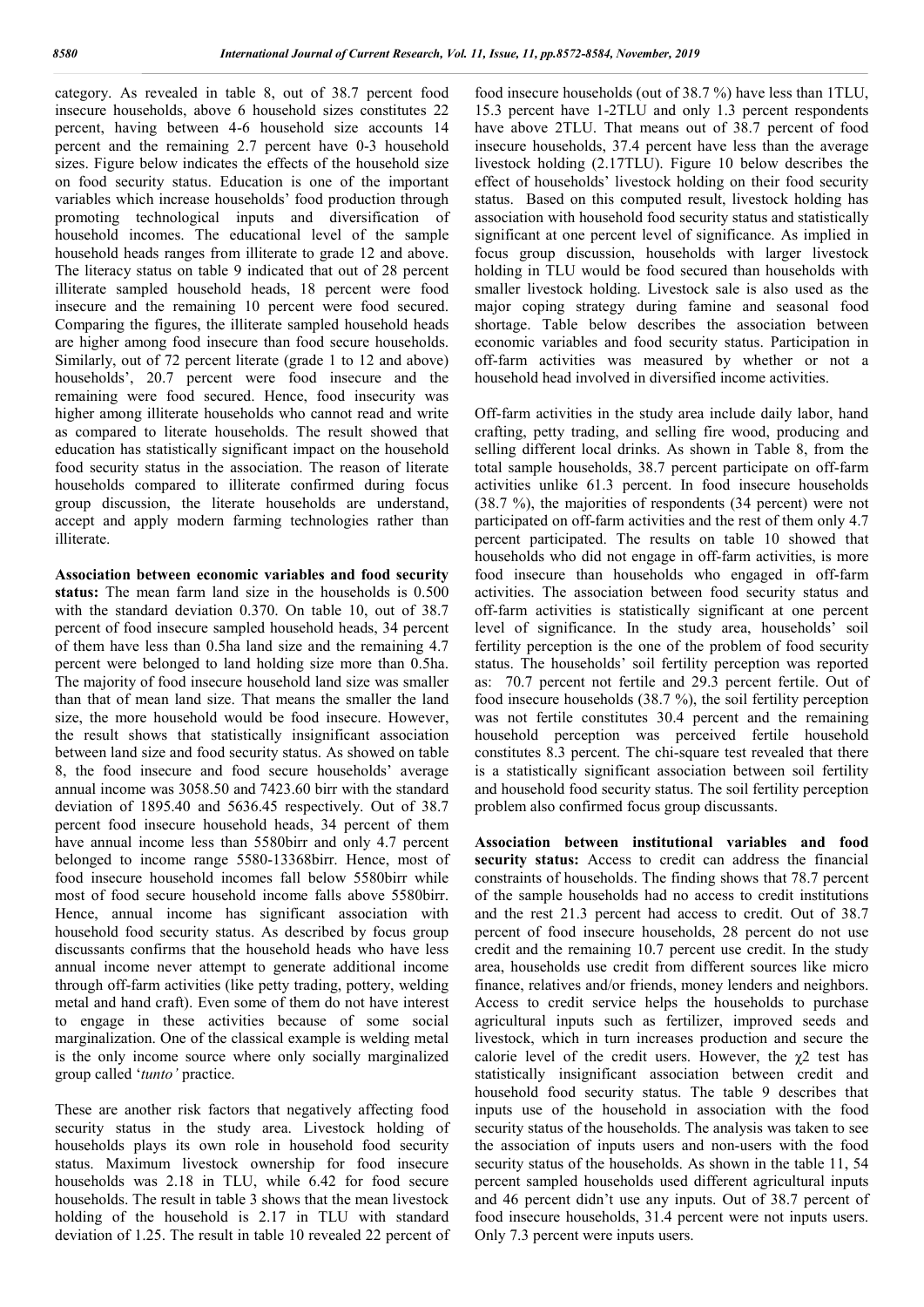The comparison shows that inputs non-users were found to be more food insecure than inputs users. The association between inputs use and food security status is statistically significant at one percent level of significance. As implied by focus group discussion, the rationale behind for not using of inputs was inputs price rise and unaffordibility. Table below describes the association between institutional factors and household food security status. Seasonal food insecurity is common in the study area and households are vulnerable for food insecurity. Hence, productive safety net program (PSNP) has been undertaken during the survey period. Out of the total sampled households, 19.3 percent were beneficiaries of productive safety net program. From PSNP beneficiaries, 10 and 9.3 percents were found to be food insecure and secured respectively. Indeed, the participation in safety net program has enabled the households to fill their food gap and attain food security in the study area.

The focus group discussants also confirmed that there were no big gap among safety net program beneficiaries and nonbeneficiaries. Because safety net program beneficiaries are the poorest segment of society who has less plot of land, the program itself also might not bring dynamic change within short period of time. As it is reported (table 9) by majority (86 %) of respondents, inputs price was not affordable in study area. However, few numbers (14 %) reported that they afford to buy such inputs. Of those of respondents, who unable to afford inputs price, 37.3 percent were fall under the group of food insecure households. Among the respondents who replied inputs prices were affordable, only 1.3 percent was found to be food insecure. The association between inputs price and food security status has statistically significant at one percent level of significance.

# **DISCUSSION**

The study measures the household food security status, inadequate household food access, perceived risk factors for households' food insecurity and household food insecurity coping mechanisms in Dale woreda of Sidama zone, SNNPR. Accordingly, the major factors include limited use of chemical fertilizers as the result of inputs price increment, lack of knowledge on organic fertilizer preparation and utilization, poor practice of land fallow because of land shortage and soil erosion leads to increase the household food insecurity. The result of regression also predicts the aforementioned fact. This result is consistent with the findings of the study conducted by Stephen (2000) which found that a decline in soil fertility negatively affects food security.

As the whole, the inadequate household food access, risk factors for food insecurity and coping mechanisms are dependent variables on household size, inputs use and off-farm activities which affect them significantly. This has implication on policy to integrate population policy, appropriate inputs use and diversification of off-farm activities to enhance food security. Likewise, clear understanding of the relationship between household sizes, inputs use and off-farm activities with risk factors for food insecurity has professional relevance during planning food security strategic plans under the context of Dale woreda. But not the least, understanding of the influence of these significant variables on food insecurity play immense role in incorporating of local coping mechanisms under the government plan. Added, education level and inputs price have significant role on inadequate household food

access, inputs price on risk factors for food insecurity and so do livestock holding and soil fertility perception on coping mechanisms. On the other hand, inadequate household food access, risk factors for food insecurity and coping mechanisms reinforce to each other and thus lack of subsidized inputs, lack education, poor livestock asset ownership and poor soil fertility have definitely implications on food security. Thus, it is essential to balance these influencing and significant variables to alleviate shock of food insecurity in study area. In general, identification of the influence of household size, inputs use, off-farm activities, educational level, inputs price, livestock holding and soil fertility perception on micro level risk factors for food insecurity and coping mechanisms specific to Dale woreda are the contribution of this study which yet not traced in depth in Dale woreda by other scholars to this end of related literature review. In addition, it is better to conduct further investigation to analyze the interdependency of food insecurity in relation to coping mechanisms and risk factors associated in study area in depth.

## **Conclusion and Recommendation**

## **Conclusion**

This study was conducted in Sidama zone, Dale woreda taking 150 sampled households with objective to assess micro level risk factors for food insecurity and identify coping mechanisms in general and to assess households' level of food accessibility, to identify the main socio-economic and demographic factors associated with food security status, to identify food insecurity coping mechanisms employed by the households and to recommend suggestion and appropriate food security intervention options in particular. Based on the findings of this study, it is concluded that 38.7 percent of sample households were found to be food insecure in study area. The household hunger scale measure result also indicates that 34.7 percent of respondents under study area were under moderate household hunger to severe household hunger. The main perceived risk factors for above mentioned food insecurity in the study area were erratic rainfall, food and inputs price rise, drought, shortage of income, lack of off-farm activities, land shortage, population pressure, poor saving practices, lack of credit, poor fertility of land and soil erosion. It is also concluded that the main household food insecurity coping mechanisms employed by respondents were diversifying livelihoods strategies, reducing diversity and frequency of meals, reducing size of meals, decreasing social event, selling of firewood and charcoal, petty trading, sale of livestock, eating immature 'enset', selling and renting immature crops in the field and engaging oneself socially undermined jobs in the study area.

The Ordinary Least Squares (OLS) regression result show that household size, educational level, inputs use, inputs price and off-farm activities were found to be significantly affecting variables for inadequate households food access. Likewise, household size, inputs use, inputs price and off-farm activities were found to be significantly affecting variables for the number of perceived risk factors for food insecurity. It is also concluded that the same Ordinary Least Squares (OLS) regression result confirmed that household size, livestock holding, inputs use, off-farm activities and households' soil fertility perception were also significantly affecting variables for the number of coping mechanisms. More specifically, the regression result showed that household size, inputs use and off-farm activities were the three independent variables that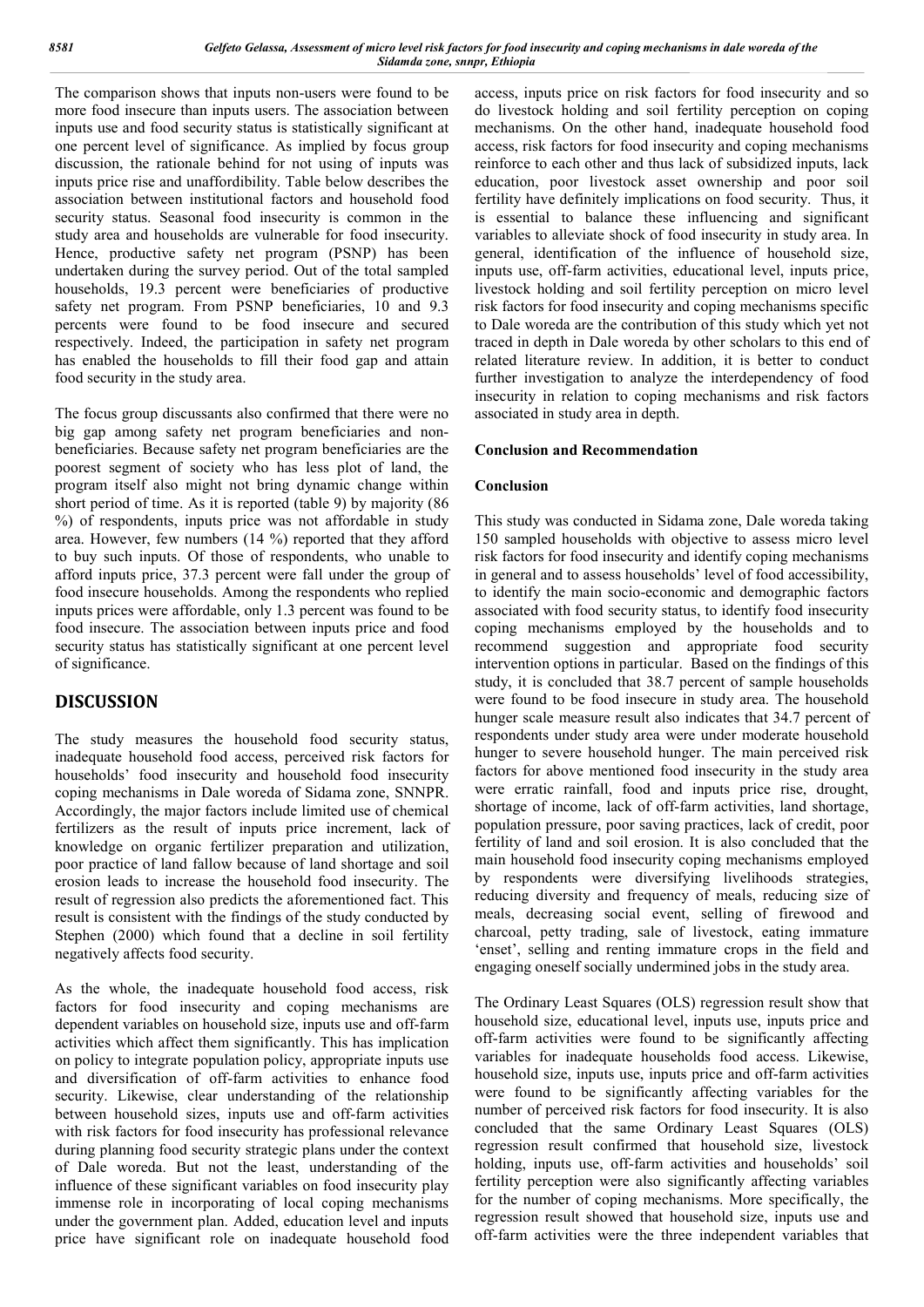affected the three dependent variables while household size, inputs use, inputs price and off-farm activities were the four independent variables that affected the inadequate household food access and the number of perceived risk factors for food insecurity and stated above.

## **Recommendation**

Based on the key findings of this study, the following key points are recommended to improve the micro level risk factors for household food insecurity and coping mechanisms of the study area:

- Since the major staple food caloric content of 'enset' is low as compared to other crops, sampled households depend on it were found to be food insecure. Thus, government, Agricultural research organizations and others development partners initiatives should be involve on technology generation and dissemination that enhance the caloric content of 'enset' and diversify short term crop that contains large energy contents and high yield per small area.
- Government should pay attention on integration of Agriculture sector with Health sector. Particularly there must be check point for population growth versus with agriculture/food production growth rate. Added to this, family planning and multidimensional training should be provided for rural small holders to spaced children.
- Appropriate (subsidized) inputs supply coupled with appropriate improved inputs use for non inputs users should be provided by government and where possible by private sectors and increase the use of extension service for surplus production. In addition, government also should avail credit with affordable interest rate.
- The private and the public should diversify and promote the off-farm activities to be a viable option to reduce food insecurity and coping mechanisms and promotion of credit facilities and access should be linked with diversified off-farm activities in time.
- The public and the private sectors should add their hands to create awareness in food saving practices to reduce mismanagement of grain at peak harvest season. In addition, introduction of technologies that mitigates erratic rain fall problem (diversification of early maturing crops) and strengthening of the use water harvesting (irrigation) and others.
- Adult and basic education should availed by governments for rural small holders to reduce illiteracy, which in turn helps small holders to adopt modern agricultural practices, improve the quality of labor and to creating off-farm activities.
- Public and private sectors should take measures like shortening of long agricultural credit procedures; enhance more agricultural credit, support and subsidizing the poorest segment of the society.
- To increases food production, government and other partners should improve livestock production and productivity through improving livestock breed, improving veterinary services and increasing livestock feed and housing facilities.
- Strengthening physical and biological conservation measures should be promoted widely to reduce soil erosion, enhance soil fertility and productivity. Moreover, affordable technologies in terms of organic

fertilizer and bio fertilizer should be promoted to maintain soil fertility.

# **REFERENCES**

- Abonesh Tesfaye. 2006. The Impact of Small Scale Irrigation on Household Food Security and Assessment of its Management Systems: The Case of Filtino and Godino Irrigation Schemes in Ada Liben District, East Shoa. An M. Sc. Thesis presented to the School of Graduate Studies of Haramaya University, Haramaya.
- Adeleke, S., Zuzana, B., Hesham, K. **&** Albert, M. 2011. African Development Bank. Africa Economic Brief. AfDB. Chief Economist complex.Vol.2.Issue 2. 2011.
- Available at http://www.Ipms-ethiopia.Org/ Documents publications/ PLS- DPD. asp.
- Ayalew Yilma. 2003. Identification of food security and coping strategies of rural household in Northern Shewa: a case of Lalmma woreda: Unpublished M.Sc Thesis presented to the school of graduate studies of Alemaya University.
- Ballard, T., Coates, J., Swindale, A., & Deitchler, M. 2011. Household Hunger Scale: Indicator Definition and Measurement Guide. Washington, DC: FANTA-2 Bridge, FHI 360.
- Bonfiglioli A., 2007. Food and the Poor. How can democratic local governments reduce food insecurity in Africa? New York: UNCD.
- Central statistical Agency (CSA). 2007. The Population and Housing Census. Addis Ababa, Ethiopia.
- Central statistical Agency (CSA). 2011. Ethiopia Demographic and Health Survey. Addis Ababa, Ethiopia.
- Cochran, W. G.1977. Sampling techniques. New York: Wiley.
- D; Wolday. A; Simeon. E. and Tesfaye. Z. (eds.), Food security, Nutrition and Poverty Alleviation in Ethiopia Problems and Prospects (pp.1- 18), Addis Ababa: Agricultural Economics society of Ethiopia.
- Dagnew Eshete, 1993. The impact of food shortages on rural households of different income Groups and their crisis coping strategies: A case study of Walaita District in Ethiopia. PhD. Thesis, University of Sussex, UK. pp. 87- 109.
- Debebe Habtewold. 1995. Food security: A Brief Review of Concepts and Indicators. In: Multa.
- Degefa Tolossa (2002). Household Seasonal Food Insecurity in Oromia Zone, Ethiopia.
- Deitchler, M., T. Ballard, A. Swindale, & Coates, J. 2010. Validation of a Measure of Household Hunger for Cross-Cultural Use. Washington, DC: Food and Nutrition Technical Assistance II Project (FANTA-2), AED, 2010.
- Deitchler. M; Ballard. T; Swindale. A; & Coates. J .2011. Introducing a Simple Measure of Household Hunger for Cross-Cultural Use. Washington D.C: Food and Nutrition Technical Assistance II Project (FANTA II),Acacademy for Educational Development.
- Ethiopian Health and Nutrition Research Institute (EHNRI). 1997. Food composition table for use in Ethiopia. Part III, from 1968-1997. A research project sponsored by Government of Ethiopia through former ENI and EHNRI.
- Federal Democratic Republic of Ethiopia (FDRE), 2002. Food security strategy: An update, Addis Ababa, Ethiopia
- Fekadu Nigussa & Ignatius Mberengwa 2009 Challenges of Productive Safety Net Program Implementation at Local Level: The Case of Kuyu Woreda, North Shewa Zone, Oromia Region, Ethiopia Institute of Regional and Local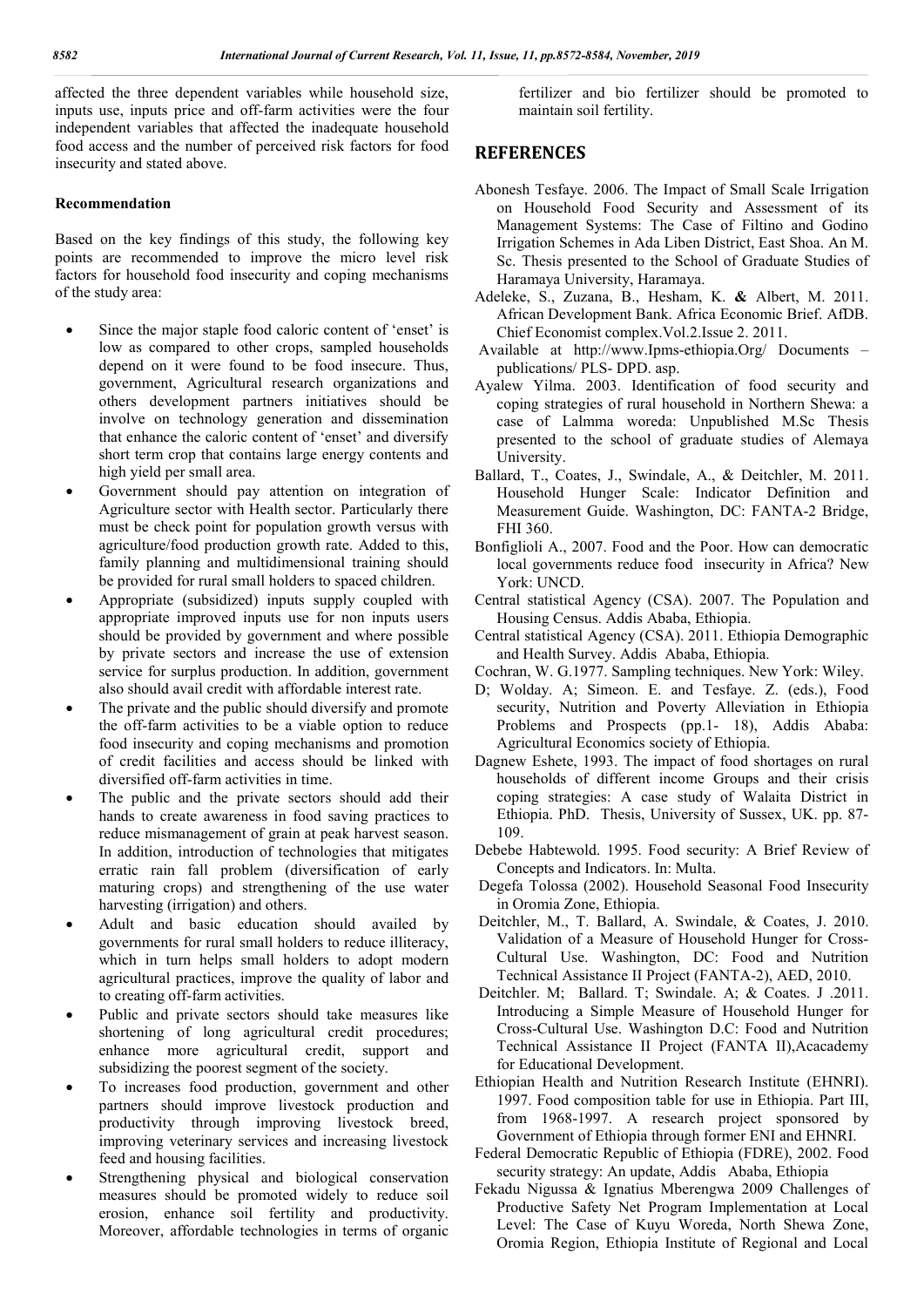Development Studies Addis Ababa University, Ethiopia. Journal of Sustainable Development in Africa (Volume 11, No.1, 2009) ISSN: 1520-5509 Clarion University of Pennsylvania, Clarion, Pennsylvania

- Food and Agricultural Organization (FAO) .2009. The State of Food Insecurity in the World-2009, Rome.
- Food and Agricultural Organization (FAO).2010. "The State of Food Insecurity in the World: Addressing food insecurity in protracted crises."Accessed January 24, 2012. http://www.fao.org/docrep/013/i1683e/i1683e.pdf.
- Frehiwot Fantaw, 2007. Food insecurity and its determinants in rural house hold in Amhara Region. An M.Sc. A thesis presented to the the School of Graduate Studies of Addis Ababa University, Addis Ababa. .
- Guled Abdullahi, 2006: Food insecurity and coping strategies of agro-pastoral households in Awbare woreda, Somali Region, Ethiopia. An M. Sc. Thesis presented to the School of Graduate Studies of Alemaya University, Alemaya.
- IPMS, 2005. Pilot Learning Site Diagnosis and Program Design. Improving Productivity and Market Success of Ethiopian farmers
- Iram, U. & Butt, M.S. 2004. Determinants of household food security: an empirical analysis for Pakistan. International Journal of Social Economics 31(8):735-766.
- Irrigation scheme, Arsi, zone. Unpublished M.A Thesis presented at school of graduate of Haramaya University.
- Jean-Marc Broussard, Benoit, D., Françoise, G. & Tancrède. V. 2005. Food Security and Agricultural Development in Sub-Saharan Africa: Building a Case for More Support. Background document. Final Report.
- Lemma, G. 2010. Organic Agriculture Sector Development in Ethiopia: East African organic Conference Safari Park Hotel.Nairobi, Kenya.http://www.unep unctad.org/cbtf/events/nairobi8 /Ethiopian%20 Organic%20 Status%20 presentation%20 Nairobi. pdf. Accessed on 14/8/2012.
- Lisa C. Smith & Ali Subandoro.2007. Food Security in practice: Measuring Food Security Using Household Expenditure surveys. International Food Policy Research Institute. Washington, DC
- Markos Tekle, Zinash. T., Geremew. G., Desalegn. G. & Beyene. B. 2011. Sidama Nation History and Culture. Hawassa, Ethiopia.
- Mengistu, E. Regassa, N. & Yusufe, A. 2009 .The Levels, Determinants and Coping Mechanisms of Food Insecure Households in Southern Ethiopia: Case Study of Sidama, Wolaita and Guraghe Zones. Report no. 55. Oslo: Drylands Coordination Group.
- Ministry of Agriculture (MOA) .2009. Food Security Program, Productive Safety Net
- Ministry of Agriculture and Rural Development (MoARD) .2007. Report on irrigation potential and existing irrigation schemes by region. Addis Ababa.
- Ministry of Agriculture and Rural Development (MoARD).2010. Ethiopia's Agricultural sector policy and Investment Framework (PIF) 2010-2020: Draft final report
- Ministry of Finance and Economic Development (MoFED).2005. Development Planning and Research Department: Ethiopia Participatory Poverty Assessment, 2004-05
- Ministry of Finance and Economic Development (MoFED).2011. Development Planning and Research Directorate: Ethiopia's Progress Towards Eradicating Poverity: An Interim Report on Poverity Analysis (2010/2011).
- Nigatu, R. 2011. Small holder farmers coping strategies to household food insecurity and hunger in Southern Ethiopia: Ethiopian Journal of Environmental Studies and Management 4(1):39-48.
- Ramakrishna, G. & Assefa D. (2002). An Empirical Analysis of Food Insecurity in Ethiopia: The Case of North Wollo. In African Development, Vol. XXVII, No.1 & 2, 2002, pp. 127-143.
- Robinson, C. 2003. Nothing to fall back on: Why Ethiopians are still short of food and cash. A Christian Aid Report. Addis Ababa: Christian Aid, Ethiopia.
- Samuel Negassa, Sefanit. S., Addisu. A., Dagnachew. A., Mandefro. M., Asmelash .R. & Girum. M. 2005. Rapid Health, Nutrition and Food Security Assessment of Dale Woreda, Sidama, SNNPR, Ethiopia.
- Sidama Zone Department of Agriculture and Rural Development (SZARD). 2011. Early Warning Team Assessment Report of Sidama Zone, SNNPR.
- Siri H Eriksen N., Katrina B. & Mick P. K (2005). The dynamics of vulnerability: locating coping strategies in Kenya and Tanzania. The Geographical Journal, Vol. 171, No. 4, December 2005, pp. 287–305.
- Stephen DS (2000). Food Insecurity In Ethiopia: A discussion paper for DFID, IDS Sussex.
- Tsegay Gebrehiwot. 2009. Determinants of Food Security in Rural Households of the Tigray Region: An M. Sc.Thesis presented to the School of Graduate Studies of Addis Ababa University, Addis Ababa.
- United States Department of Agriculture (USDA). 2010. Food Security Assessment, 2010-20 Economic Research Service, USDA.
- Workicho Jatano. 2007. Contribution of small-scale irrigation to households' food security and income: the case of Koro
- Workneh Negatu. 2006. Determinants of small farm household food security: evidence from South Wollo, Ethiopia. Ethiopian Journal of Development Research 28(1): 1-29.
- World Food Programme (WFP).2010. Special report: Crop and Food supply assessment mission to Ethiopia, Rome.
- Yilma Muluken, 2005. Measuring rural household food security status and its determinants in the Benishangul Gumuz Region, Ethiopia: the case of Assosa Woreda. An M. Sc. Thesis presented to the School of Graduate Studies of Alemaya University, Alemaya. 147p.

#### **Acronyms**

| AE.           | Adult Equivalent                                  |
|---------------|---------------------------------------------------|
| <b>CSA</b>    | Central Statistical Authority                     |
| <b>EFSRA</b>  | <b>Emergency Food Security Reserve Agency</b>     |
| <b>EHNRI</b>  | Ethiopian Health and Nutrition Research Institute |
| <b>FDRE</b>   | Federal Democratic Republic of Ethiopia           |
| <b>FAO</b>    | Food and Agricultural Organization                |
| <b>FIVIMS</b> | Food Insecurity and Vulnerability Information     |
|               | and Mapping System                                |
| <b>FGD</b>    | Focus Group Discussion                            |
| HCA –         | Household Caloric Acquisition                     |
| <b>HFIAS</b>  | Household Food insecurity Access Scale            |
| HHS           | Household Hunger Scale                            |
| <b>IFPRI</b>  | International Food Policy Research Institute      |
| <b>IPMS</b>   | <b>Improving Productivity and Market Success</b>  |
| KА            | Kebele Administration                             |
| LSRO          | Life Science Research Office                      |
| <b>MDER</b>   | Minimum Dietary Energy Requirement                |
| <b>MOA</b>    | Ministry of Agriculture                           |
| MoARD         | Ministry of Agriculture and Rural Development     |
|               |                                                   |
|               |                                                   |